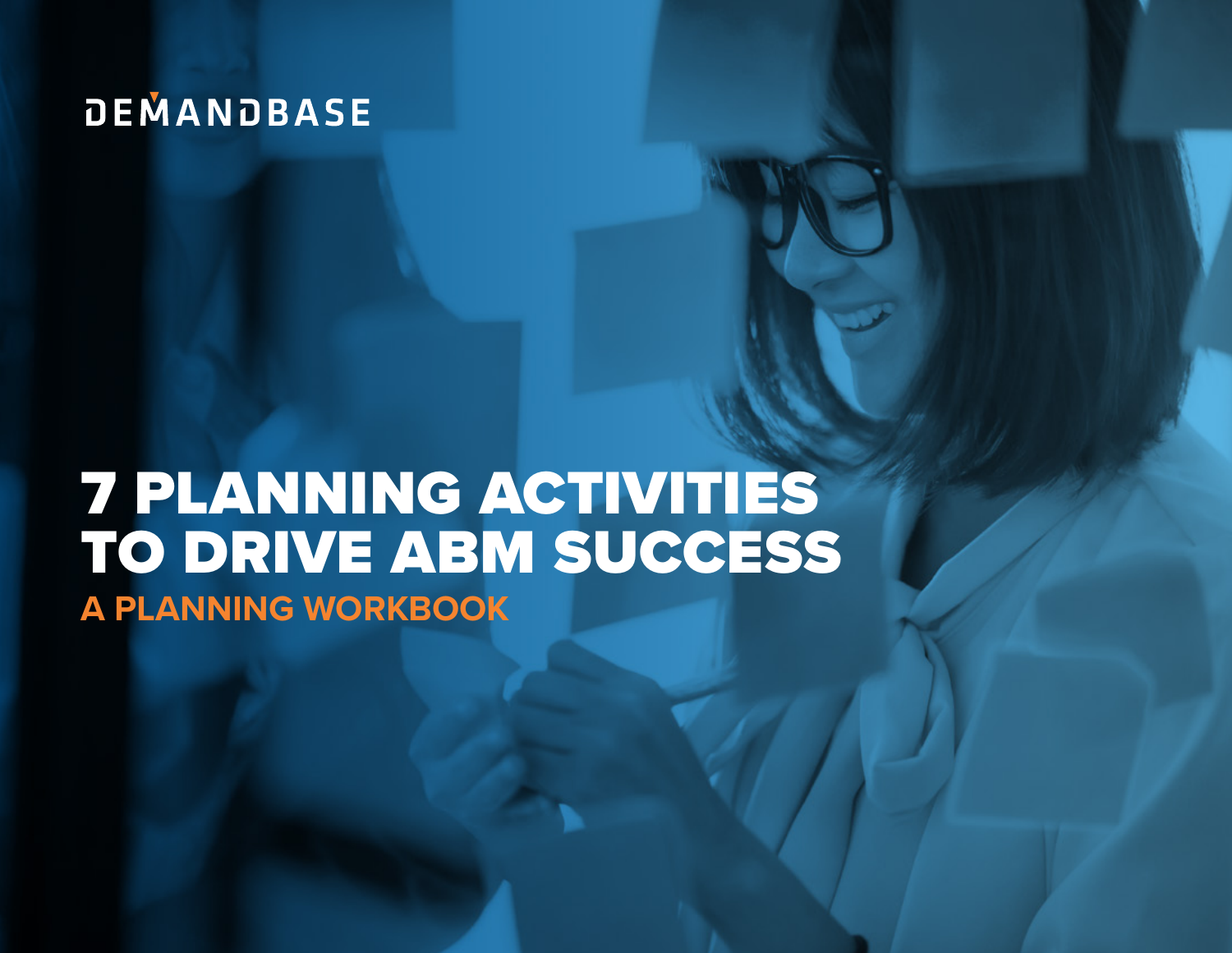**Account-Based Marketing (ABM) is more than a campaign or program. To do it well and really make an impact on your business, it requires changes to your organization, your processes, and your technology.** 

**Whether you're a novice or seasoned veteran, this workbook is designed to help you address fundamentals considerations for building and growing your ABM practice.**

# USING THIS WORKBOOK

When embarking on strategic planning, it's important to consider foundational elements of your ABM practice to maximize value in your programs and marketing channels.

This workbook is based on the assumption you have a working knowledge of Account-Based Marketing. While we touch on the basics, if you find yourself needing additional explanation, take a moment to review these ABM resources:

Account-Based Marketing: Fundamentals Every B2B Marketer Must Know

Building an Account-Based Marketing Framework

ABM Certification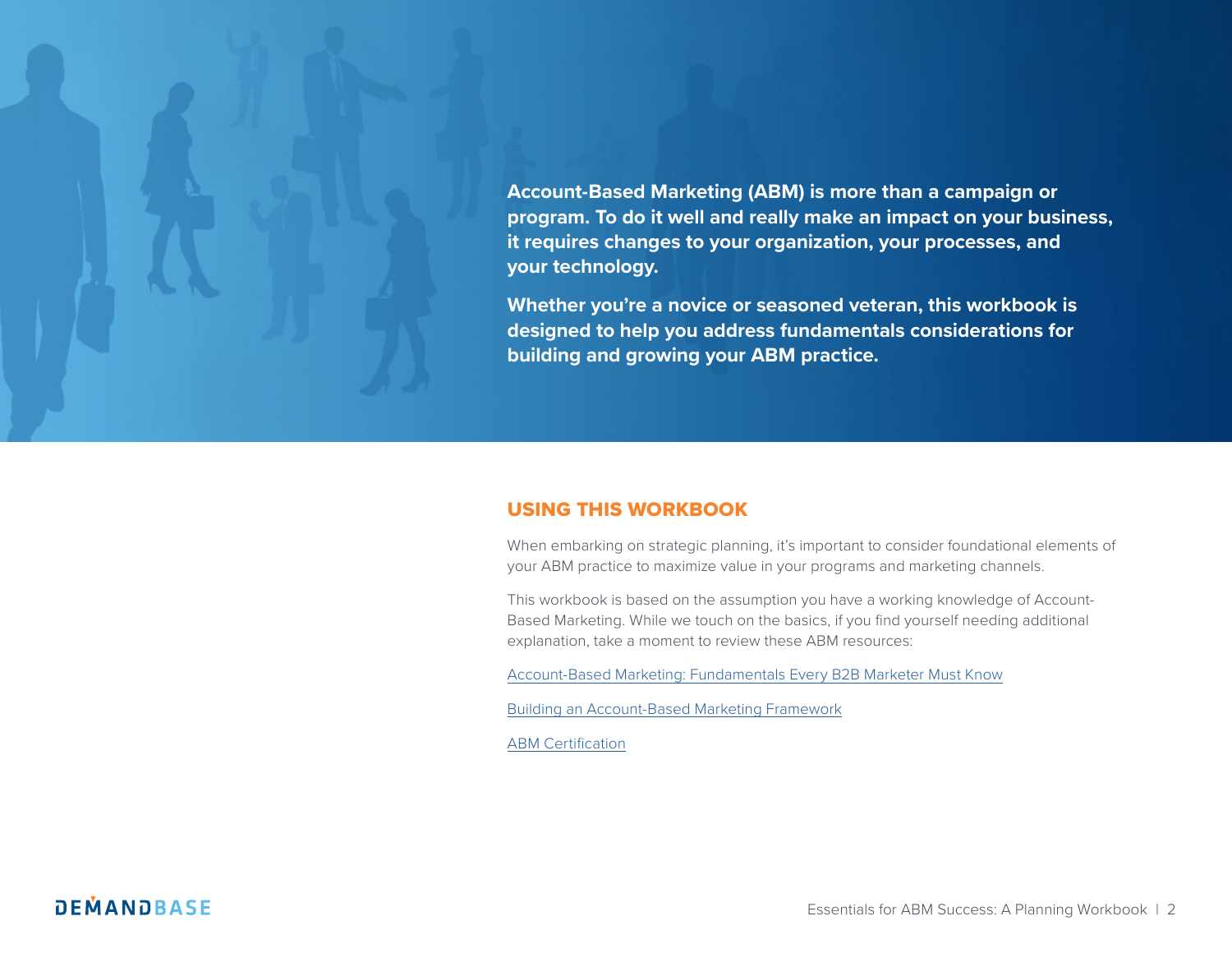# TABLE OF CONTENTS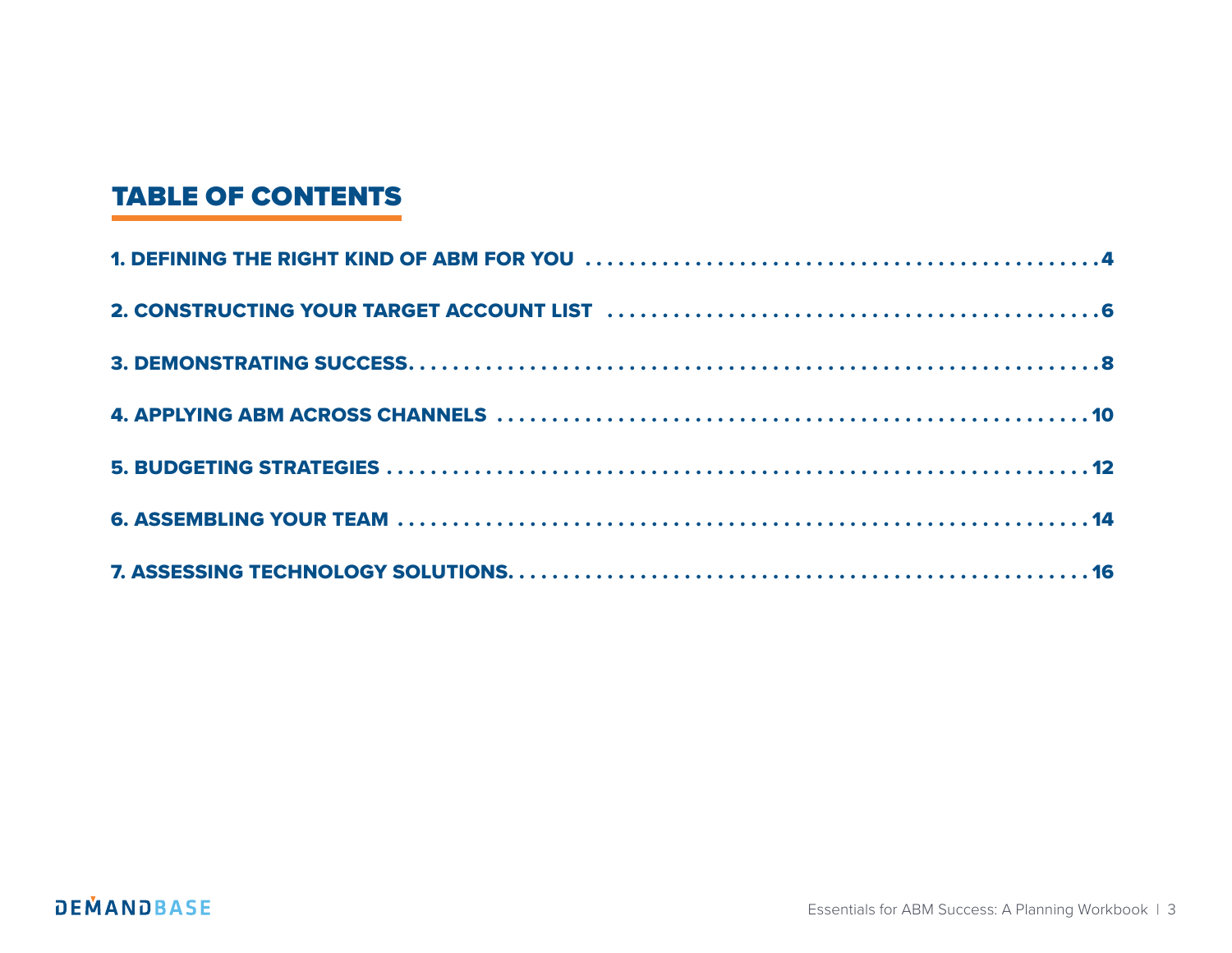# 1. DEFINING THE RIGHT KIND OF ABM FOR YOU

There are three distinct types of Account-Based Marketing practices which have broadened its appeal and provided more ways for companies to get started. Two-thirds of ABM-ers are implementing just one approach and only 12% are implementing all three.

**One-to-One—**A dedicated, senior-level marketer works in full partnership with the account team and creates highly customized marketing programs for "markets of one."

**One-to-Few—**Taking the research-based principles of One-to-One and applies them to larger groups of accounts. This approach typically brings together clusters of 5-15 accounts with similar business issues, often in the same industry.

**One-to-Many—**Emphasizes personalization at scale. This approach typically addresses a strategically curated target account list of several hundred or more named accounts. In order to achieve this level of scale, technology needs to play an important role.

### **Blending all three**

The type of ABM practiced depends on many factors including how valuable the account is or resources available to you. As you plan for your ABM, you should be considering which you want to incorporate. The good news is you don't have to pick just one. According to ITSMA and the ABM Leadership Alliance research, 65% of companies are only doing one type of ABM, yet the highest performing companies have chosen a blended approach.

# **DIVE DEEPER**

To learn more, download the eBook Accelerating ABM Impact: The Case for A Blended Approach.

Companies who implement more than one type of ABM provide an optimal balance between breadth and depth. Few, if any, companies can afford the investment it would take to provide true One-to-One ABM to even a fraction of their accounts. But most companies have at least a handful or two of absolutely critical accounts. Relying on a One-to-Few or One-to-Many approach for those key accounts could mean missing a great deal of opportunity or even risking future revenue by failing to deliver an appropriately customized experience.



*Source: ITSMA*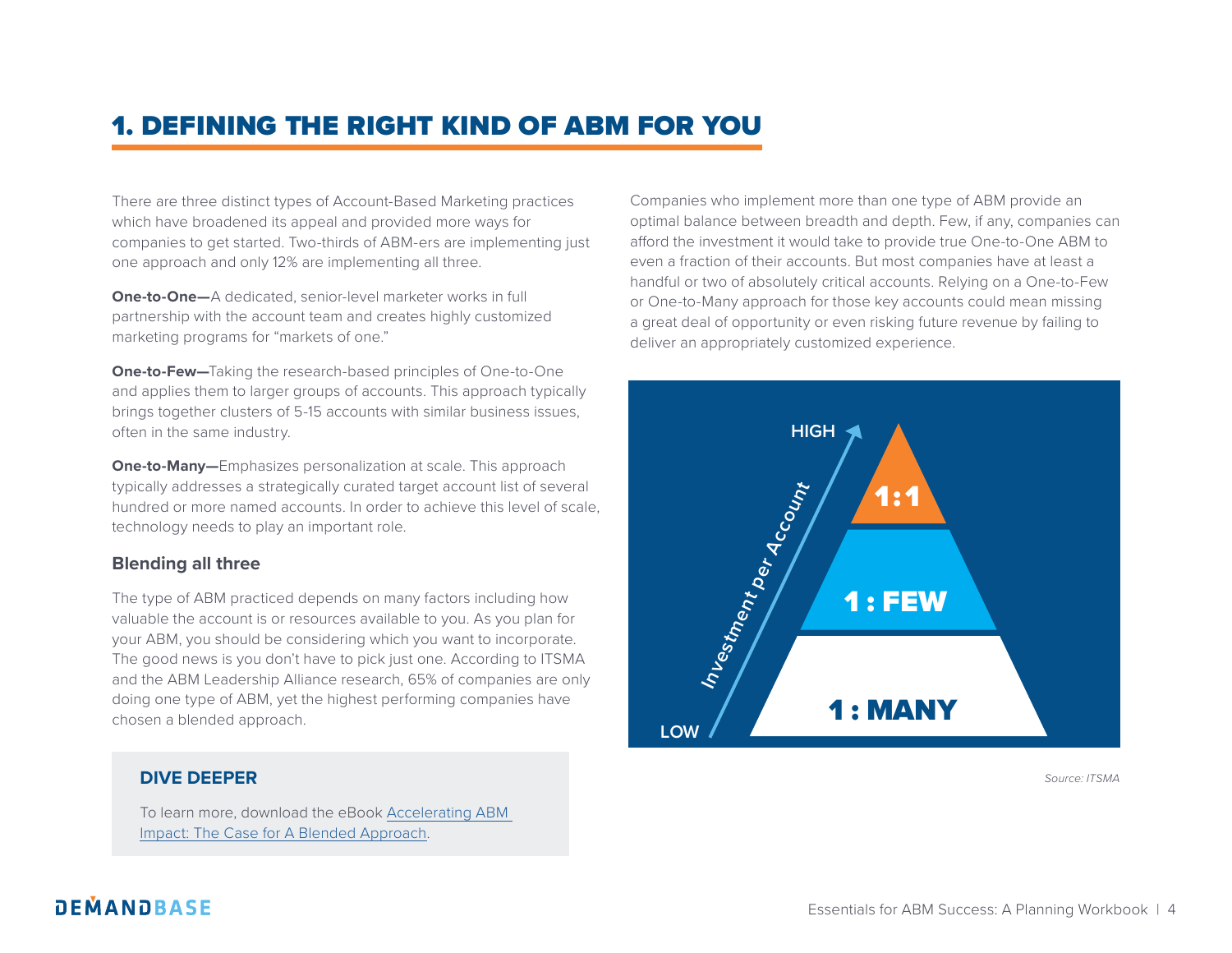# PLANNING EXERCISE: SELF-ASSESSMENT

| Evaluate how to support your company goals with an ABM lens. | Which type of ABM will best support these objectives?      |  |  |
|--------------------------------------------------------------|------------------------------------------------------------|--|--|
| <b>What are your ABM objectives?</b>                         | □ One-to-few<br>$\Box$ One-to-many<br>One-to-one<br>$\Box$ |  |  |
|                                                              | Which resources will you need?                             |  |  |
|                                                              |                                                            |  |  |
|                                                              |                                                            |  |  |
|                                                              |                                                            |  |  |
|                                                              |                                                            |  |  |
|                                                              |                                                            |  |  |
|                                                              |                                                            |  |  |

# ADVANCED CONSIDERATIONS: BLENDED ABM

**Consider how ABM can help solve corporate objectives. How can different types of ABM address these common objectives?** 

| <b>OBJECTIVE</b>                                              | <b>ONE-TO-ONE</b> | <b>ONE-TO-FEW</b> | <b>ONE-TO-MANY</b> |
|---------------------------------------------------------------|-------------------|-------------------|--------------------|
| Opening new markets in different<br>industries or geographies |                   |                   |                    |
| Innovating new solutions                                      |                   |                   |                    |
| Developing new reference<br>accounts                          |                   |                   |                    |
| Ensuring customer success                                     |                   |                   |                    |
| Changing perceptions or<br>positioning                        |                   |                   |                    |
| Other:                                                        |                   |                   |                    |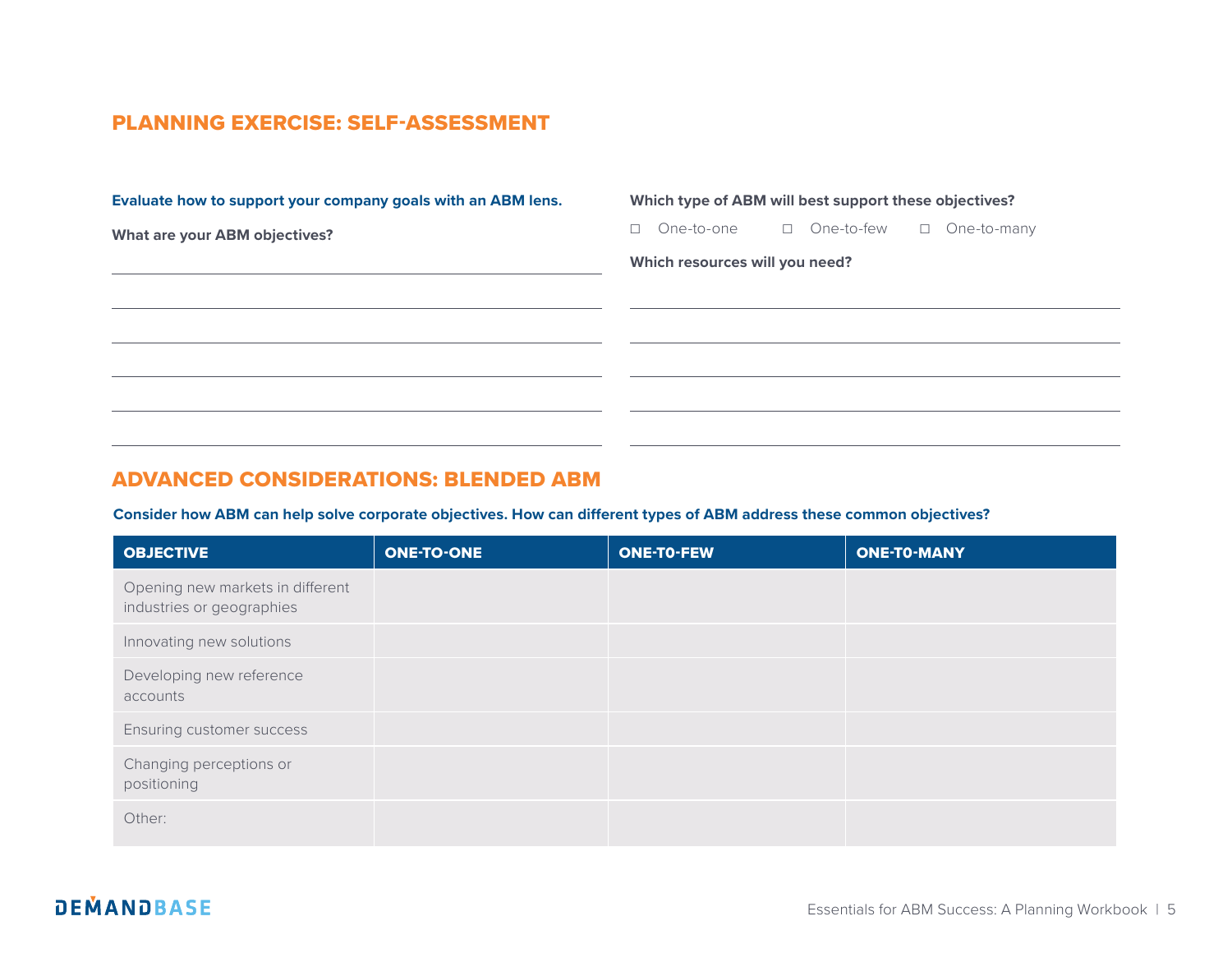# 2. CONSTRUCTING YOUR TARGET ACCOUNT LIST

A target account list consists of the companies with the most potential to your business—which can include customers, prospects, or partners (or a mix of all three). The target account list helps to align your resources, create shared focus across sales and marketing, and facilitate compliance.

While many companies have a target account list, it is often created by sales and thrown over the wall to marketing, but having a list is not enough. Since the target account list at the center of ABM, it's crucial that the list contains the right accounts.

## **Approaching the list-building process**

**Evaluate Current Customers—**Evaluate your current customer base and create a lookalike model

**Leverage Named Accounts—**Including verticals and strategic accounts

**Use Data—**Generate a list of companies, and then have a discussion with your sales team to validate a set of target accounts

**Use Account Identification Technology—**Determine the high-value accounts most likely to buy and best individuals within those accounts

Once you've built out your list, it's time to break it up into segments. The segments you select require discrete business objectives that marketing can use to build specific programs to support.



#### **DIVE DEEPER**

To learn more, download the eBook, Building Your Target Account List.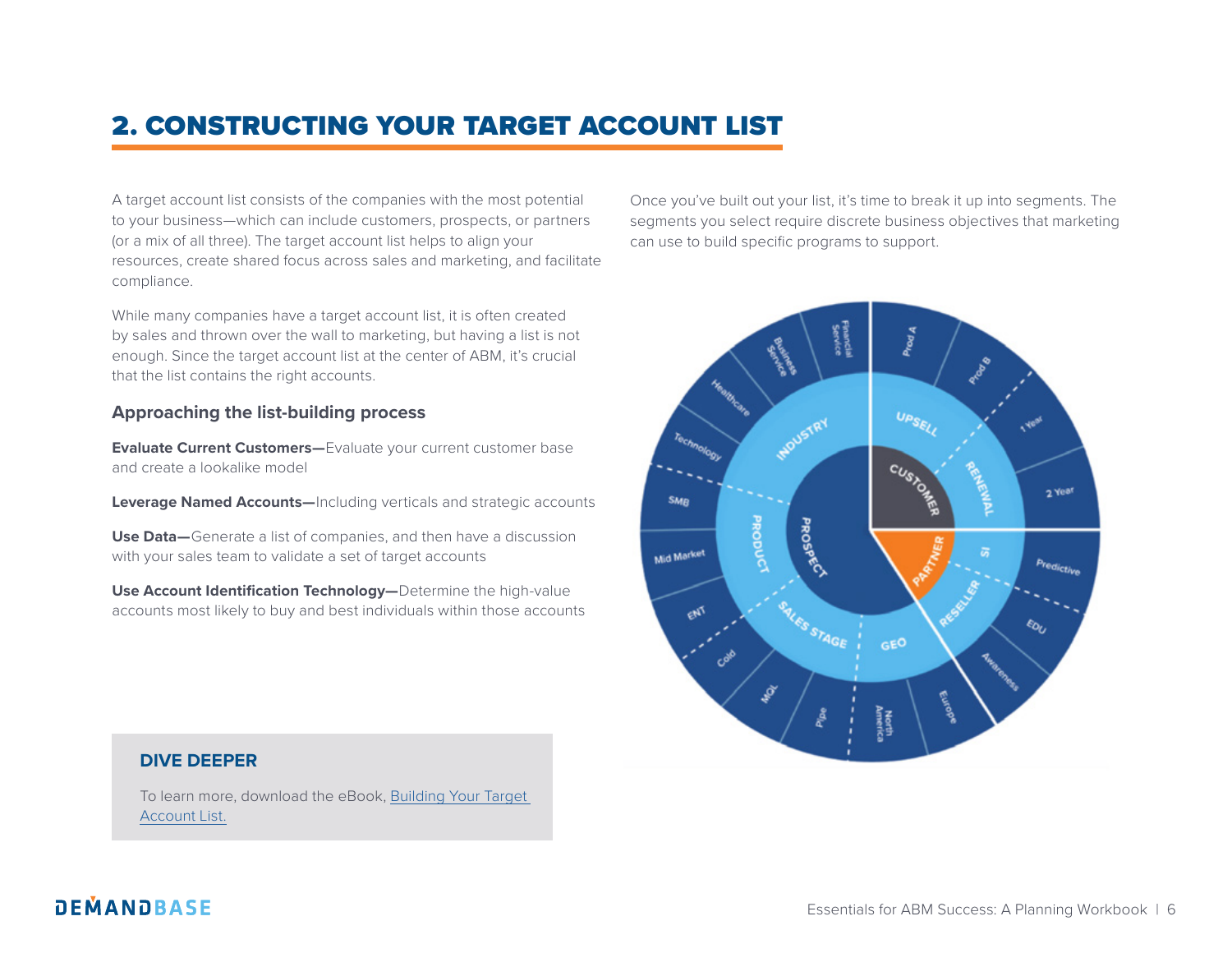# PLANNING EXERCISE: HOW DOES YOUR LIST MEASURE UP?

#### **Scrutinize your list based on the answers to your questions below.**

1. What is the ideal profile for your buyers (industry, revenue range, employee range, etc.)?

# ADVANCED CONSIDERATIONS: IS YOUR LIST THE RIGHT SIZE?

**This size of your list can impact efficiency. This calculator will help determine what you should shoot for.**

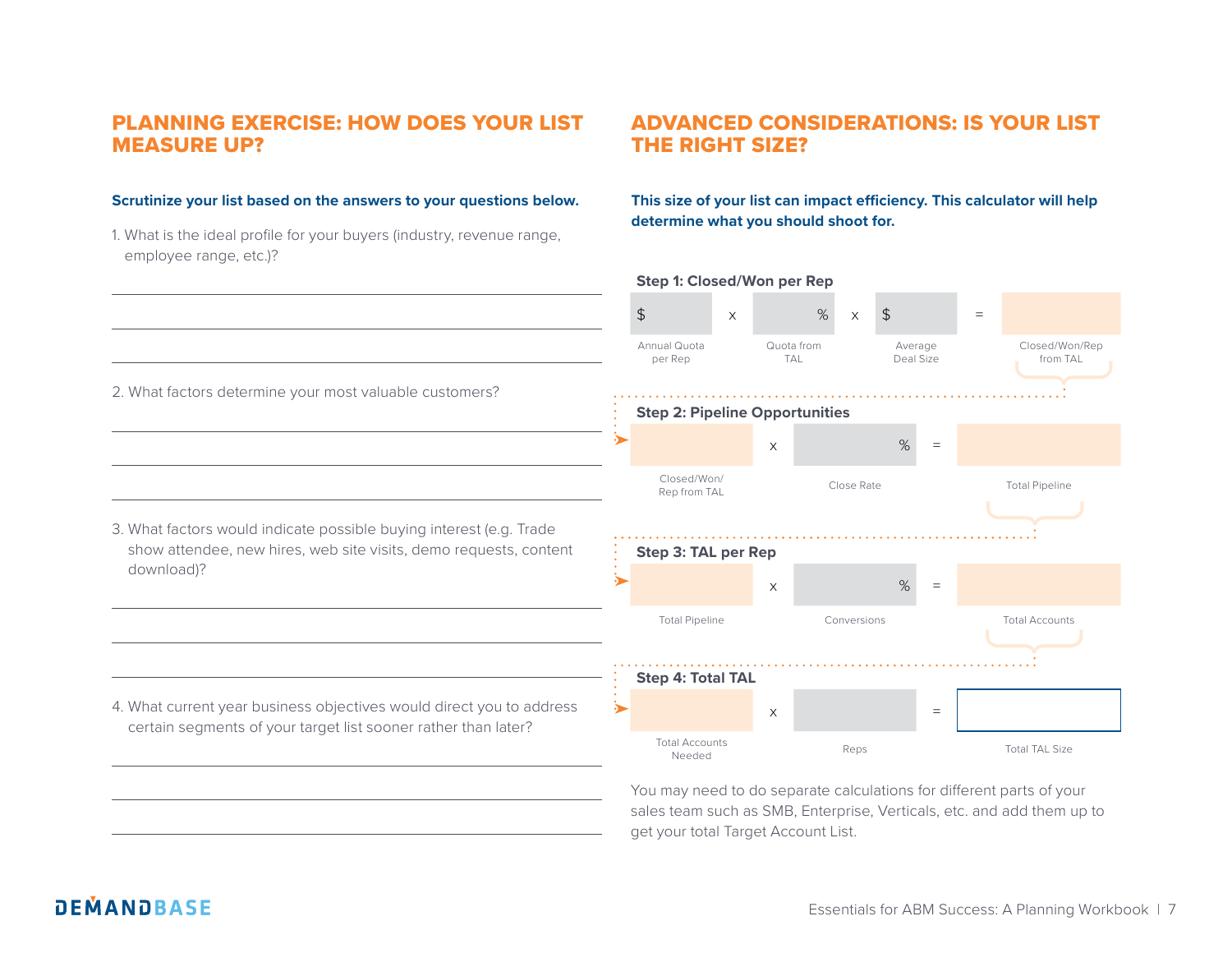# 3. DEMONSTRATING SUCCESS

Don't waste your time adopting Account-Based Marketing if you can't adequately measure. It's simply not worth the effort to identify your accounts, gain alignment with sales, and market to a select group of accounts if you can't pivot from quantity-based channel metrics to quality-based account-based metrics. Demonstrating success is rooted in an Account-Based Marketer's ability to tie ABM programs with business outcomes.

## **Leading and Lagging Considerations**

In order to demonstrate success, you need to set a baseline for each of your key metrics. Consider setting a few in each type of indicators leading and lagging.

**Leading indicators**—Metrics that help you determine the effectiveness of your campaigns.

- MQLs
- Downloads
- Conversions

**Lagging indicators** —Metrics that show business outcomes; maybe the most important since you'll use these to determine the overall success of your ABM strategy.

- Win/loss rates
- Annual contract value (ACV)
- Average sales price (ASP)
- Funnel velocity
- Customer lifetime value (LTV)

### **DIVE DEEPER**

To learn more, download the eBook, B2B Marketer's Guide to Account-Based Measurement.

### **Communicating Wins**

Creating a dashboard to share across your ABM team—marketing, sales, and operations—is a great way to communicate overall impact and ROI of your campaigns, maintain alignment, and identify areas of opportunity.

Disciplined measurement can provide data that helps the business recognize emerging market trends and opportunities that might prompt changes not just in marketing strategy but in overall business goals.

135

68



#### **Funnel Metrics**  $MQLs$  (Goal = 40): 48 SAL<sub>S</sub>: 43 Pipeline (Goal = 34): 28 Pipeline Amount: USD 1,718,400 Closed/Won: **USD 174,900** Closed/Won Amount:



**Customer Accounts** 









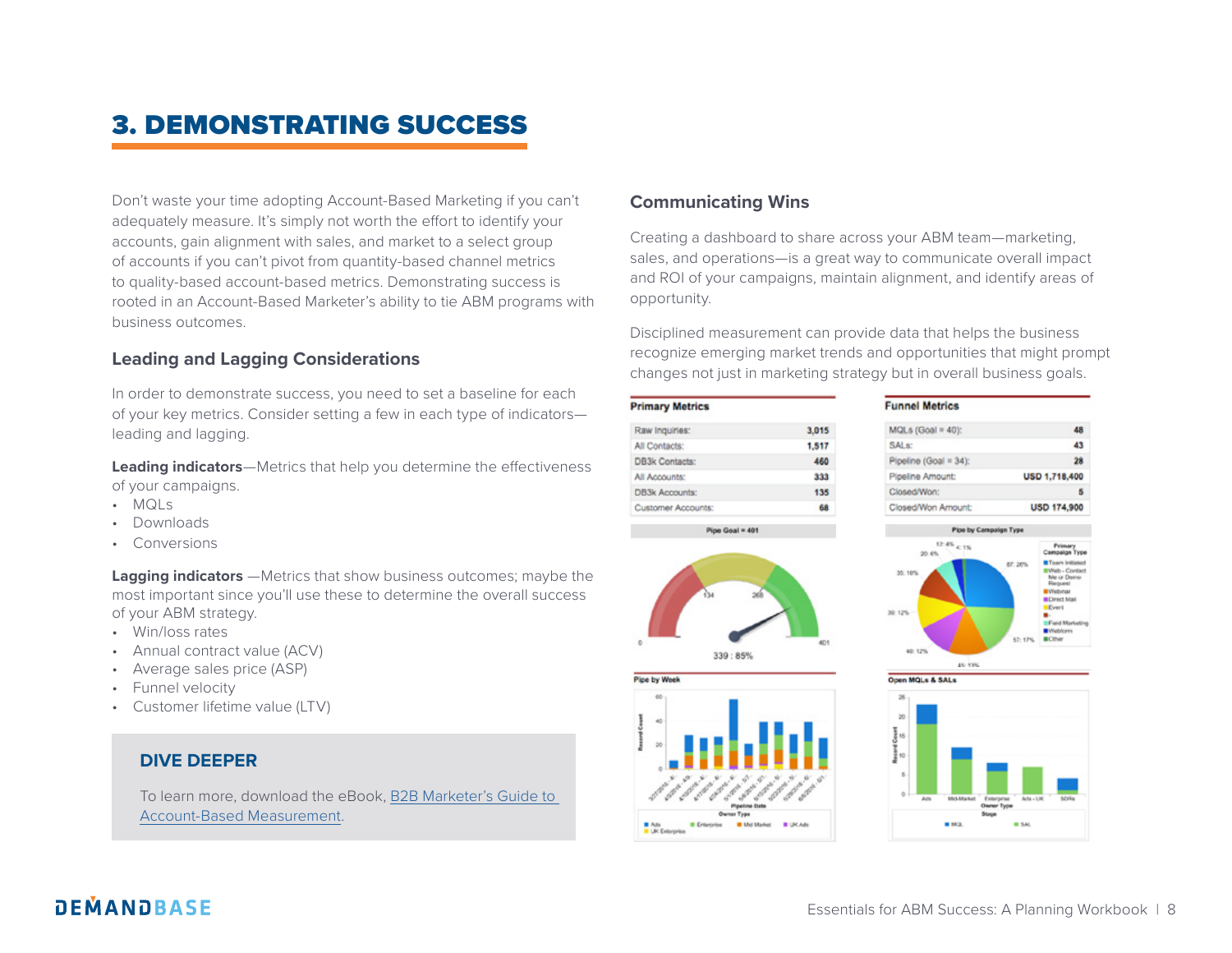# PLANNING EXERCISE: SET YOUR BENCHMARKS

#### **What are your benchmarks for these key goals?**

| <b>Win/Loss Rates</b>               |                                                             |                            | Websit       |
|-------------------------------------|-------------------------------------------------------------|----------------------------|--------------|
| %                                   | Increasing rates?                                           | $\square$ Yes $\square$ No |              |
| <b>Annual Contract Value</b>        |                                                             |                            |              |
| $\frac{1}{2}$                       | Increasing value?                                           | $\Box$ Yes $\Box$ No       |              |
|                                     | <b>Annual Contracts from Direct Marketing Sources</b>       |                            |              |
| $\frac{1}{2}$                       | Increasing value?                                           | $\Box$ Yes $\Box$ No       | <b>Demar</b> |
| <b>Marketing Supported ACV-Rate</b> |                                                             |                            |              |
| %                                   | Increasing rates?                                           | $\Box$ Yes $\Box$ No       |              |
| <b>Funnel Velocity</b>              |                                                             |                            | Field n      |
|                                     | List your funnel stages and the average time spent on each: |                            |              |
|                                     |                                                             |                            |              |
|                                     |                                                             |                            |              |
|                                     |                                                             |                            | Cities v     |
|                                     |                                                             |                            |              |
|                                     |                                                             |                            |              |

# ADVANCED CONSIDERATIONS: METRICS ASSESSMENT

### **Evaluate each of your market functions through an account lens to help you determine metrics gaps and effectiveness.**

#### **Website**



### **Field marketing**



Number of target accounts attending events

Number of opportunities driven by Field Marketing

with the highest concentration of target accounts:

driving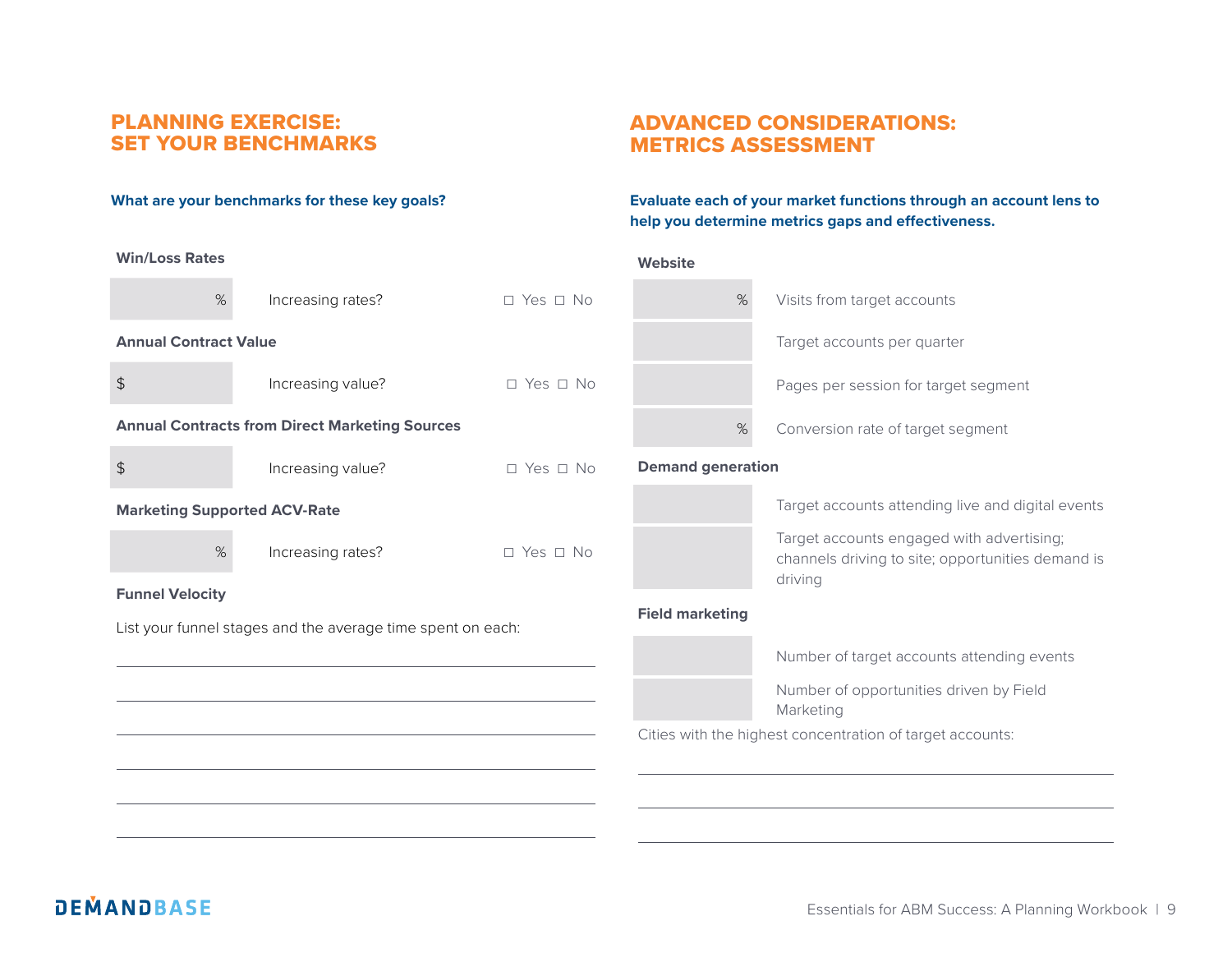# 4. APPLYING ABM ACROSS CHANNELS

"I did a direct mail to target accounts and called it ABM." Some marketers start their Account-Based Marketing journey with a few go-to channels which are easiest to adapt. But like this marketer realized, ABM is much more than a single channel. All your marketing can be adjusted to be account-based. The result? More efficient and higher performing channels.

## **ADVERTISING**

Display advertising is often thought of as a top-of-the-funnel tactic, focused on driving awareness and generating a large number of leads. But under an ABM umbrella, advertising campaigns become more strategic, narrowed down to target a specific set of accounts – making a bigger impact and reducing spend.

**ABM the channel** by purchasing ads just for your target account segments with personalized messaging. Measure whether each campaign resulted in lift to your website and engagement from those key accounts. Consider measuring "cost per engaged account" to determine the effectiveness of your ABM ad budget.

#### **WEB MARKETING**

The website is one of our most important channels but we've treated all visitors the same and created a one-size-fits-all experience. In an ABM world, we can identify the accounts visiting the site and tailor the site to their needs.

**ABM the channel** by incorporating your target segments for analytics and user experience. Add them to your analytics to isolate high-value visitors and study their behavior, engagement, and conversion patterns. Optimize their experience with segment-based personalization driving quickly to relevant content. Start by tweaking existing content and messaging while you build out a library of custom-made assets.

### **Events and Webinars**

These channels cast a wide net and fill your funnel but if you adjust your plans to adopt an account-based strategy, it will lead to more highquality leads that get to your sales team faster. The end result – fewer, higher-value events and increased ROI.

**ABM the channel** by evaluating events and webinar opportunities which have a high crossover of attendees from your target accounts. (TIP: If you're evaluating something new, ask for a previous event's attendee list.) Make sure Sales has event leads as soon as you get them and create CRM reports showing registration of their target accounts – 30% of webinar opportunities can come before it even happens!

# **FIELD MARKETING**

Just because Field Marketing is aligned with Sales doesn't mean it's account-focused. Plans are often derived based on Sales or regional requests rather than focusing on overall ABM strategy.

**ABM the channel** by mapping the locations of your target account list and using this as a way of proactively creating your strategy. Create a list of cities you can reasonably cover based on your budget and headcount and tier the list based on account density. Build programs in conjunction with Sales to help establish a consistent presence within your key cities, run programs that provide momentum, and satisfy pipeline generation.

## **DIVE DEEPER**

To learn more, download the eBook, ABM is a Team Sport.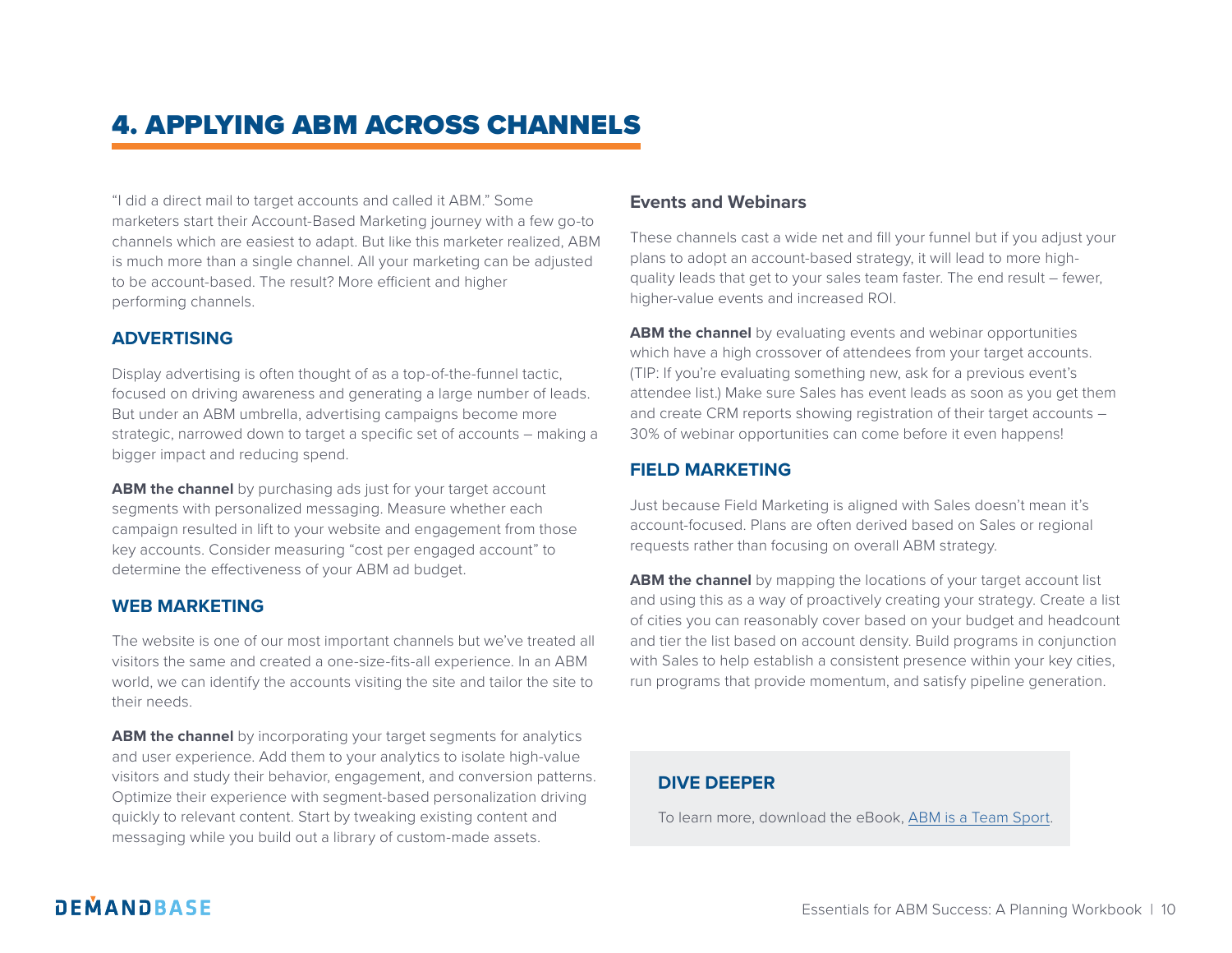# PLANNING EXERCISE: CHANNEL AUDIT

### **Are you leveraging the right channel mix? Consider your ABM program goals and audit your programs and tactics.**

#### **Define ABM Program Goals**

- ☐ Identify leading and lagging indicators
- ☐ Shift the mindset to an Account-based perspective

#### **Establish a Baseline**

- ☐ Define ABM program goals
- ☐ Establish baseline of current tactics
- ☐ Review target account list

#### **Evaluate Tactics**

- ☐ Focus demand generation activities on accounts vs. leads
- ☐ Ensure program alignment with Sales
- ☐ Utilize account-based strategies to prioritize which Events to attend or sponsor
- ☐ Create a target account list for webinars and direct mail campaigns

#### **Measure and Iterate**

- ☐ Schedule meetings
- ☐ Meetings and phone calls completed
- ☐ Pipeline closed

# ADVANCED CONSIDERATIONS

### **If you've already implemented the right channel mix, are there opportunities to optimize the mix?**

#### **Optimize Current Mix**

- ☐ Leverage partners for a coordinated campaign
- ☐ Audit your existing content
- ☐ Monitor target account social media activity
- ☐ Segment your website audience and personalize experiences

### **Measure and Iterate**

- ☐ Calculate ROI
- □ Identify high-value segments
- ☐ Initiate Sales team follow-ups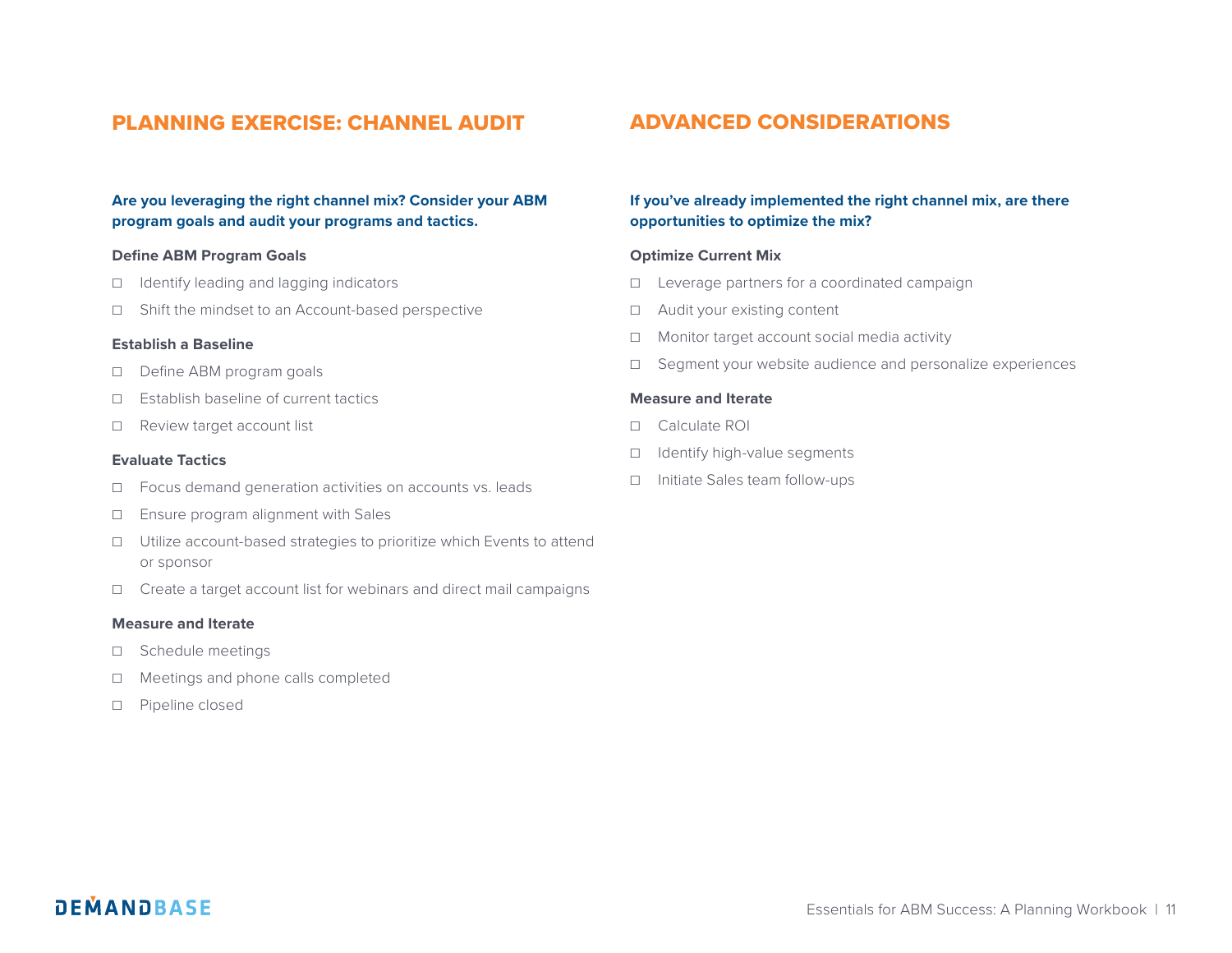# 5. BUDGETING STRATEGIES

ABM can be done on a shoestring budget or the costs can be covered by other programs. But when you're planning, it's important to know where you will be spending your money. The bulk of ABM costs fall into two categories—technologies and programs.

### **Technologies**

Technology helps to automate processes and scale your ABM strategy. It isn't a silver bullet, nor is it one-size-fits-all. You could have all the technology in the world, but if you don't have a plan for each piece (or an understanding of how your entire stack fits together), you won't be successful. A better way is to evaluate your current processes to identify problems and opportunities.

### **Programs**

When it comes to ABM, one of the first questions marketers always ask is: "How will this impact the programs I'm already running?" While we'd like to say everything is going to stay the same and you'll magically be doing ABM, the truth is, there will be some change to your existing programs.

# **Approaches to Budgeting**

At most companies, the budgeting cycle for a new strategy takes place well in advance of the final goal setting and program planning. This leaves marketers who are ready to execute on ABM challenged to determine how to finance the change.

The good news is, there are approaches you can take to mitigate the challenges:

**Run an experiment**—Most organizations set aside some budget to try new things. If you're one of them, you can use your experimental budget to test ABM initiatives and technologies.

**Roll it up—**Another viable option is integrating ABM into existing categories of your marketing budget. For example, if your Director of Web Marketing is already working on a website relaunch, perhaps rolling a personalization solution into the existing proposal.

**Split costs with Sales**—You can approach budgeting for ABM in a more creative way by splitting the cost of certain technologies with your Sales team. Since Sales and Marketing alignment is a big piece of an ABM strategy, you'll want to invest in technology to make the processes that go into making that relationship successful more efficient.

## **DIVE DEEPER**

To learn more, download the eBook, Budgeting Strategies.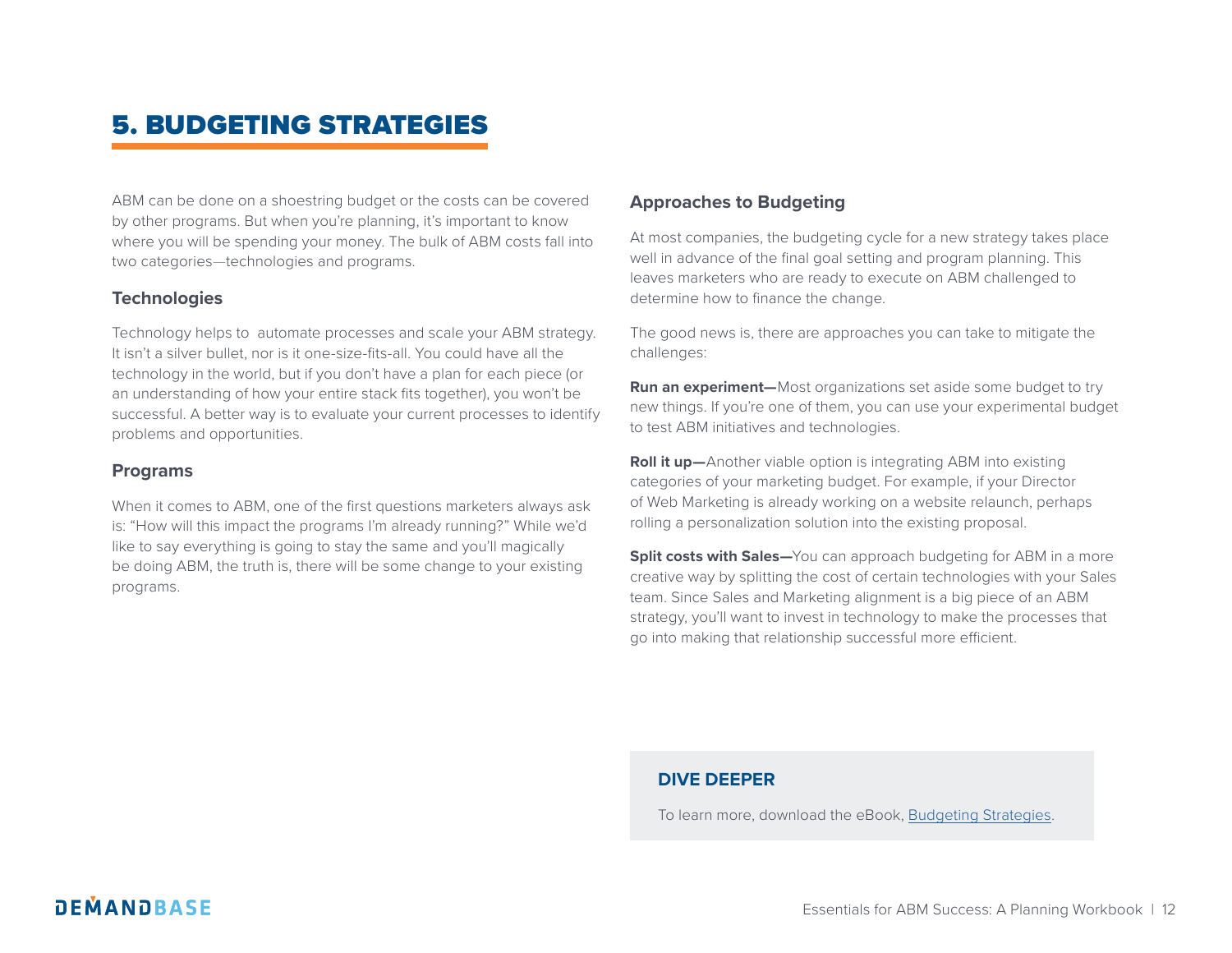# PLANNING EXERCISE: BUDGET CHANGES

**It's important to know how your budget will be changing. Think hard about how ABM will impact each channel based on your objectives.** 

| <b>SPONSORED EVENTS</b> |                                                                   |  |  |
|-------------------------|-------------------------------------------------------------------|--|--|
| Before ABM              | Lots of events, small budget for each                             |  |  |
| After ARM               | Fewer events, more budget                                         |  |  |
| Guidance                | Budget is reallocated to account-based events                     |  |  |
| Your Plan               |                                                                   |  |  |
| % Change                |                                                                   |  |  |
| <b>FIELD MARKETING</b>  |                                                                   |  |  |
| Before ABM              | Low-touch events across country                                   |  |  |
| After ARM               | Increased high-touch events in key territories                    |  |  |
| Guidance                | Budget is re-allocated to account-based programs                  |  |  |
| Your Plan               |                                                                   |  |  |
| % Change                |                                                                   |  |  |
| <b>WEBINARS</b>         |                                                                   |  |  |
| <b>Before ABM</b>       | Educational webinars focused on product and<br>thought leadership |  |  |
| After ABM               | No change                                                         |  |  |
| Guidance                | No change to webinars, increased sales follow up                  |  |  |
| Your Plan               |                                                                   |  |  |
| % Change                |                                                                   |  |  |
|                         |                                                                   |  |  |

| <b>ADVERTISING</b>      |                                                                  |  |  |
|-------------------------|------------------------------------------------------------------|--|--|
| Before ABM              | Untargeted advertising campaigns                                 |  |  |
| After ABM               | Focused advertising campaigns geared toward a set<br>of accounts |  |  |
| Guidance                | Budget decreases                                                 |  |  |
| Your Plan               |                                                                  |  |  |
| % Change                |                                                                  |  |  |
| <b>DIRECT MAIL</b>      |                                                                  |  |  |
| <b>Before ABM</b>       | Wide-reaching direct mail programs                               |  |  |
| After ABM               | More high-value direct mail campaigns                            |  |  |
| Guidance                | Budget increases                                                 |  |  |
| Your Plan               |                                                                  |  |  |
| % Change                |                                                                  |  |  |
| <b>CONTENT CREATION</b> |                                                                  |  |  |
| Before ABM              | Broad-scale content program                                      |  |  |
| After ABM               | Focused content creation for key segments                        |  |  |
| Guidance                | Budget is reallocated to account-based content                   |  |  |
| Your Plan               |                                                                  |  |  |
| % Change                |                                                                  |  |  |
|                         | <b>CONTENT SYNDICATION</b>                                       |  |  |
| Before ABM              | Focus on lead volume, with low conversion rates                  |  |  |
| After ABM               | High conversion rates from target accounts                       |  |  |
| Guidance                | <b>Budget decreases</b>                                          |  |  |
| Your Plan               |                                                                  |  |  |
| % Change                |                                                                  |  |  |
| <b>WEBSITE</b>          |                                                                  |  |  |
| <b>Before ABM</b>       | One experience for all website visitors                          |  |  |
| After ABM               | Unique, personalized experience for target accounts              |  |  |
| Guidance                | Budget increases                                                 |  |  |
| Your Plan               |                                                                  |  |  |
| % Change                |                                                                  |  |  |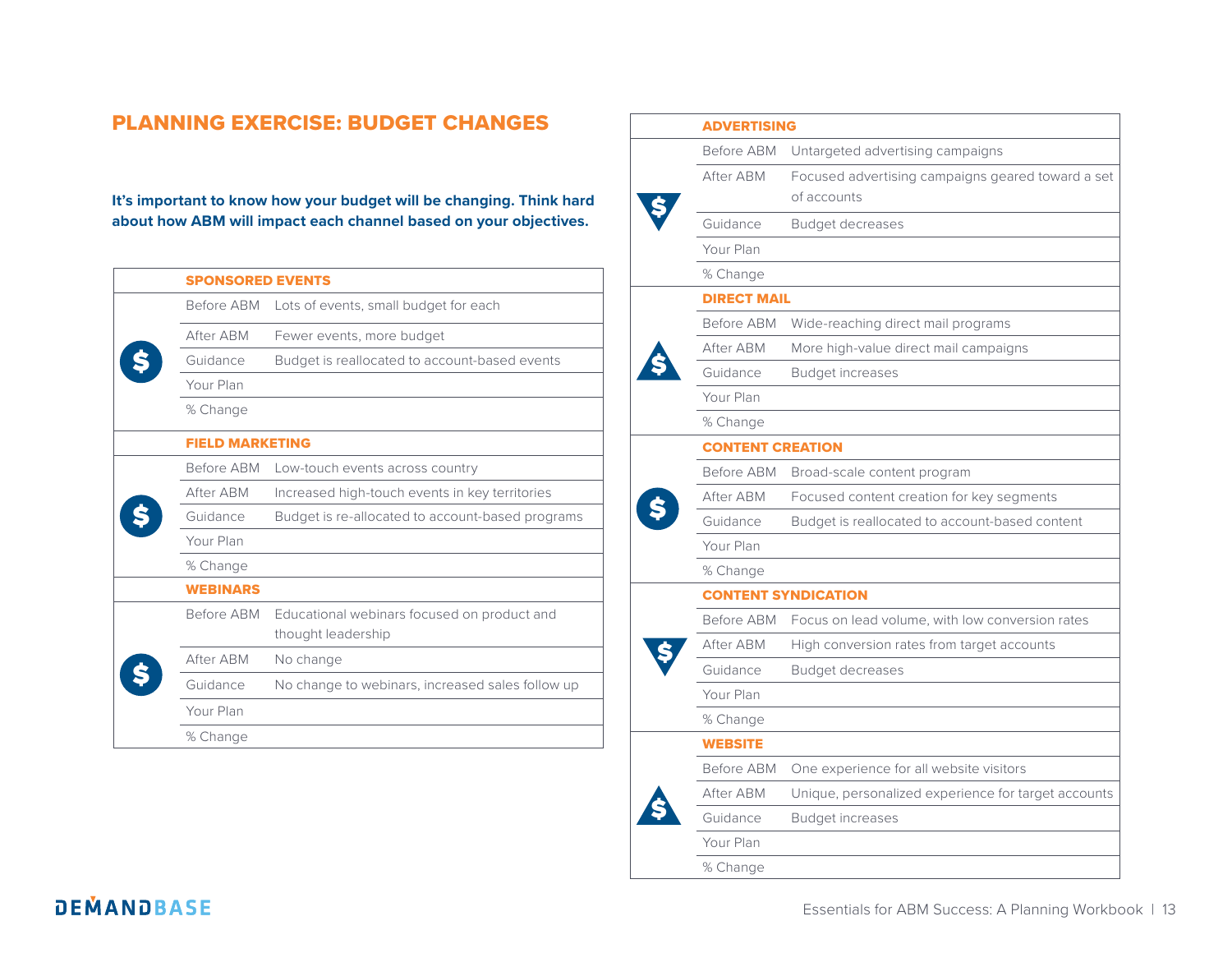# 6. ASSEMBLING YOUR TEAM

Account-Based Marketing can be mistaken as a marketing-exclusive initiative. While marketing may be the key driver, Marketing, Sales, and even Operations need to be working together at all stages of the funnel.

Marketing and Sales should have strategic alignment based on organizational goals, but you must also support operational alignment to ensure performance, process, and technology are part of the model.

It's important to understand what the individuals in your Marketing, Sales, and Operations teams care most about. What their objectives are and what they're trying to achieve. From there you can position ABM as a way to achieve greater results together. New ABM initiatives often

start with good alignment but over time, players change, expectations shift, and opportunities to stay connected decline. It's important to periodically re-assess the team and connection points.

### **DIVE DEEPER**

To learn more, download the eBook, Aligning Sales and Marketing.

|                                    | <b>SALES</b>                                                                            | <b>CUSTOMER SUCCESS</b>                                                                   | <b>MARKETING</b>                                                                   | <b>FINANCE</b>                            | <b>OPERATIONS</b>                                                                            |
|------------------------------------|-----------------------------------------------------------------------------------------|-------------------------------------------------------------------------------------------|------------------------------------------------------------------------------------|-------------------------------------------|----------------------------------------------------------------------------------------------|
| <b>ROLES</b>                       | Uses customer insights<br>to inform marketing focus<br>and programs                     | Focuses on extending<br>ABM into the customer<br>lifecycle                                | Brings a focus on pipeline<br>and revenue objectives for<br>identified accounts    | Provides insight on key<br>business goals | Facilitates alignment and<br>collaboration using data                                        |
| <b>ONSIBILITIES</b><br><b>RESP</b> | Resets expectations<br>Matches territories<br>with target account list<br>Sets accounts | Defines areas of focus<br>Develops marketing<br>programs<br>Adopts "marketing<br>mindset" | Determines the main<br>metrics for ABM success<br>Re-focus marketing<br>activities | Aligns teams using<br>business metrics    | Creates models.<br>$\bullet$<br>benchmarks, and<br>reporting to align sales<br>and marketing |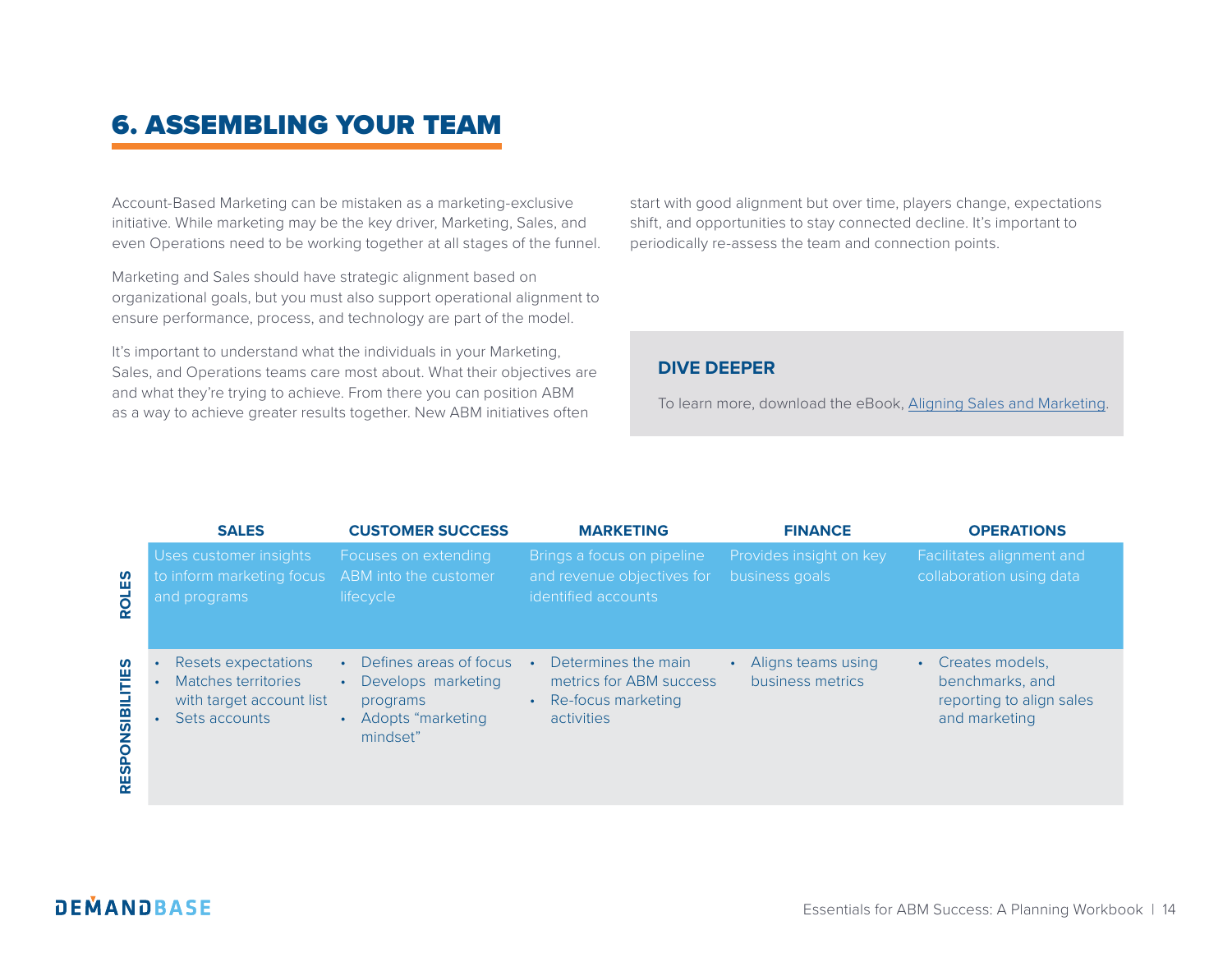# PLANNING EXERCISE: IDENTIFY YOUR TEAM

**Using the table, identify the names and roles of Marketing, Sales, and Operations leadership to put together your working team. Identify their top pain points or priorities to see where ABM can unite the team.** 

| <b>MARKETING LEADERSHIP</b>  | <b>ROLE AND PRIORITIES</b> |
|------------------------------|----------------------------|
|                              |                            |
|                              |                            |
|                              |                            |
|                              |                            |
| <b>SALES LEADERSHIP</b>      | <b>ROLE AND PRIORITIES</b> |
|                              |                            |
|                              |                            |
|                              |                            |
|                              |                            |
| <b>OPERATIONS LEADERSHIP</b> | <b>ROLE AND PRIORITIES</b> |
|                              |                            |
|                              |                            |
|                              |                            |
|                              |                            |

# ADVANCED CONSIDERATIONS: ALIGNMENT

#### **Evaluate mechanisms for ensuring alignment.**

#### **Meetings**

What meetings have you established to discuss ABM strategies and effectiveness? Examples are a funnel working group such as sales or marketing.

#### **Frequency**

List the cadence for check-ins and dashboard distribution

## **Information Sharing**

List the ways you share information transparently, the information you send and receive, what information you wished you had, and what teams are not engaged that should be.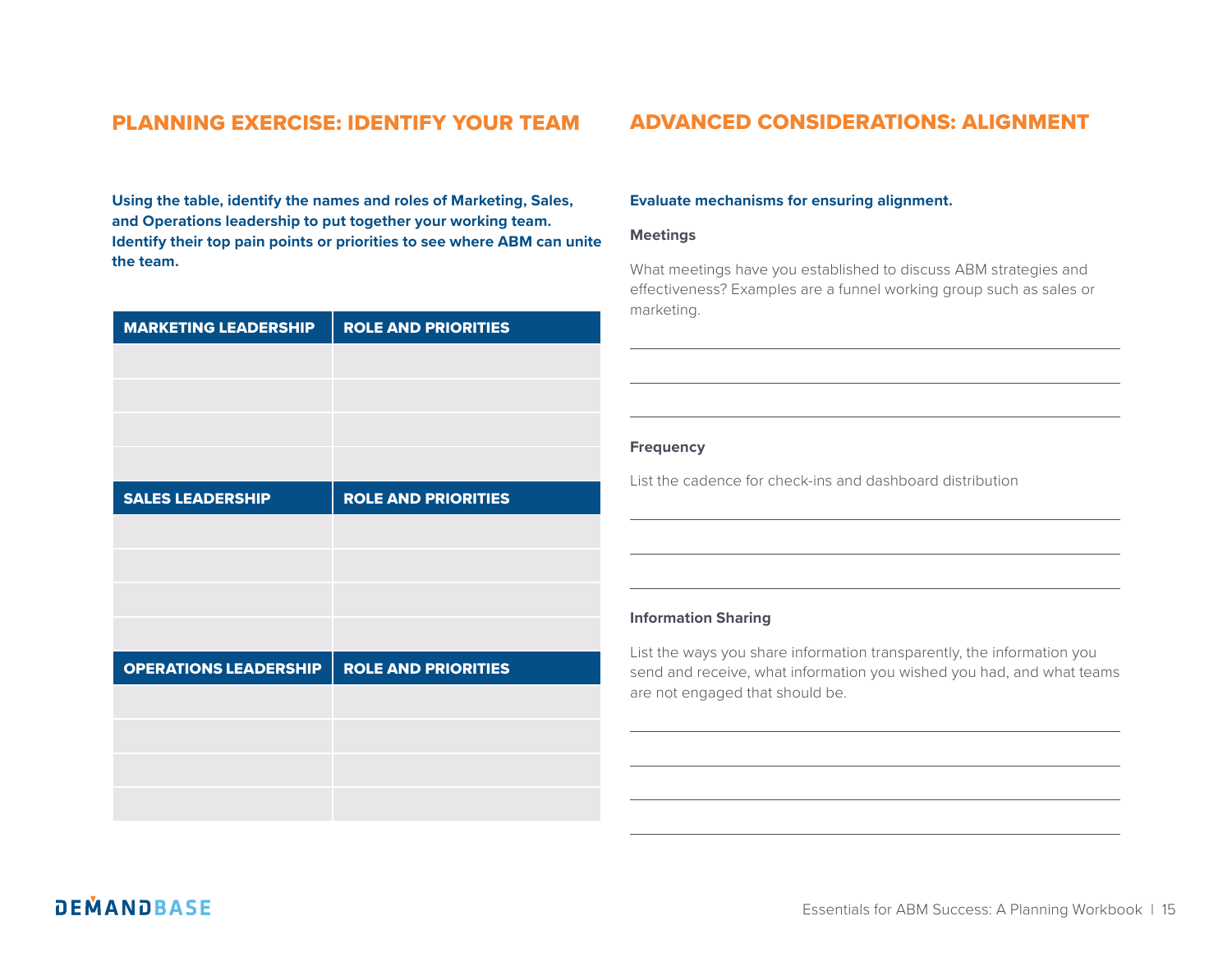# 7. ASSESSING TECHNOLOGY SOLUTIONS

Despite what you might hear from some tech vendors, you can't buy your way into an ABM strategy. And with thousands of technologies out there, it's easy to get overwhelmed or buy something you can't use or doesn't work as desired.

Technology decisions must be driven by your strategy and deployed to fix specific issues. It's important that you determine the right use cases, needed resources, and success metrics before you sign on the dotted line. Those defined objectives and use cases will help you quickly see the value and demonstrate ROI making future investments a much easier sell.

To determine where to plug in technology, it's best to break the options down into categories and prioritize which areas are proving to be the most cumbersome or provide the biggest opportunity for success.

#### **Infrastructure**

This is one area most marketers have covered and includes your CRM, marketing automation system, and content management system. While the basics are working well, they may still be driving contact-level data and may need to be tuned with additional technology such as lead matching to help you act first on accounts and then on contacts.

### **DIVE DEEPER**

These are just a few. To see the full list of criteria of vendor selection, download the eBook, ABM Technology: A Guide to Choosing the Right Vendor.

## **Account Selection**

Account selection tools are those that enable to you identify and rank best fit target accounts at scale. Leveraging a tool that has artificial intelligence to identify your best fit accounts and prioritize them based on intent can expand your addressable market of accounts far beyond just those who look like your current customers. Additionally, technology can save you valuable resources when it comes time to update and optimize your list.

### **Engagement**

Engagement tools enable you to connect with your target accounts and include social media, advertising, content, and events. The key is finding the technologies which will allow you to control your audience to your target account list, personalize the experience, and find out where your audiences are in their journey.

## **Sales Enablement**

Without a sales enablement solution, more and more of your leads even those from your target account lists—will go untouched. That's because the sales reps don't have the insights they need in order to reach out to the lead. Invest in tools that offer your sales team contact development and enrichment as well as actionable insights to help them identify, reach, and tailor their outreach to the buying committee.

### **Measurement**

Measurement is at the heart of ABM. If you can't tie marketing efforts to business results or pivot from lead, session, and click metrics to account-metrics, you'll need to invest in measurement technology. These will help you see which of your target accounts are coming to your website, conduct account-based optimization tests, or get visibility into marketing program attribution.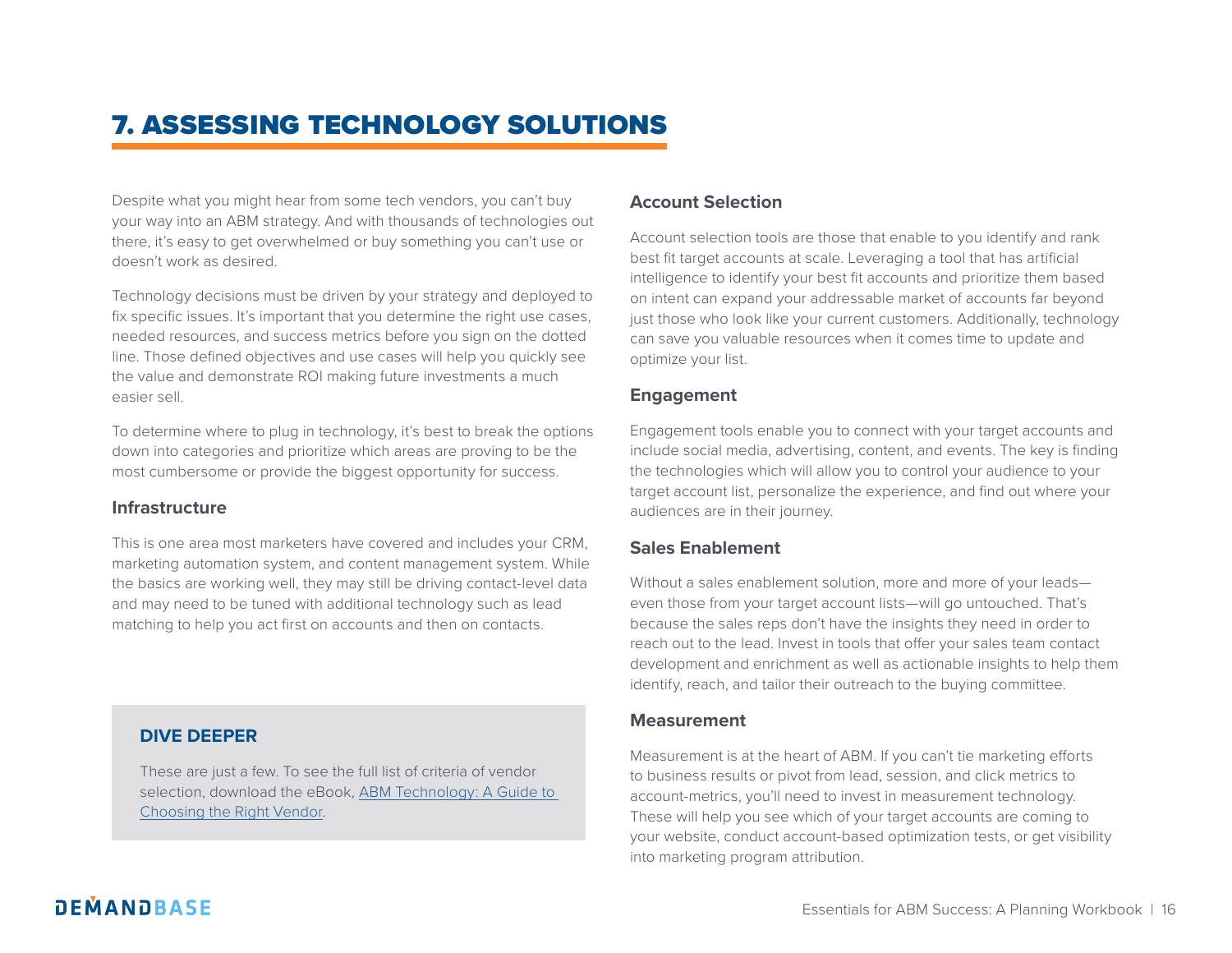# PLANNING EXERCISE: TECHNOLOGIES IN PLACE

**Using the technology wheel, identify which technologies you have, which you want, and the severity of the pain you're experiencing. This will help you determine where you should invest.**

| <b>TECHNOLOGY</b>        | <b>HAVE</b> | <b>WANT</b> | <b>PAIN INDEX</b>                    |
|--------------------------|-------------|-------------|--------------------------------------|
| Infrastructure           |             |             | $\Box$ High $\Box$ Medium $\Box$ Low |
| <b>Account Selection</b> |             |             | $\Box$ High $\Box$ Medium $\Box$ Low |
| Engagement               |             |             | $\Box$ High $\Box$ Medium $\Box$ Low |
| Sales Enablement         |             |             | $\Box$ High $\Box$ Medium $\Box$ Low |
| Measurement              |             |             | $\Box$ High $\Box$ Medium $\Box$ Low |

# ADVANCED CONSIDERATIONS: USE CASES

**For the technologies identified above with high pain index, document a set of use cases and success metrics which will help you quickly determine the ROI for your purchase.**



| TECHNOLOGY:             |  |  |
|-------------------------|--|--|
| <b>USE CASE 1:</b>      |  |  |
| <b>USE CASE 2:</b>      |  |  |
| <b>USE CASE 3:</b>      |  |  |
| <b>SUCCESS METRICS:</b> |  |  |